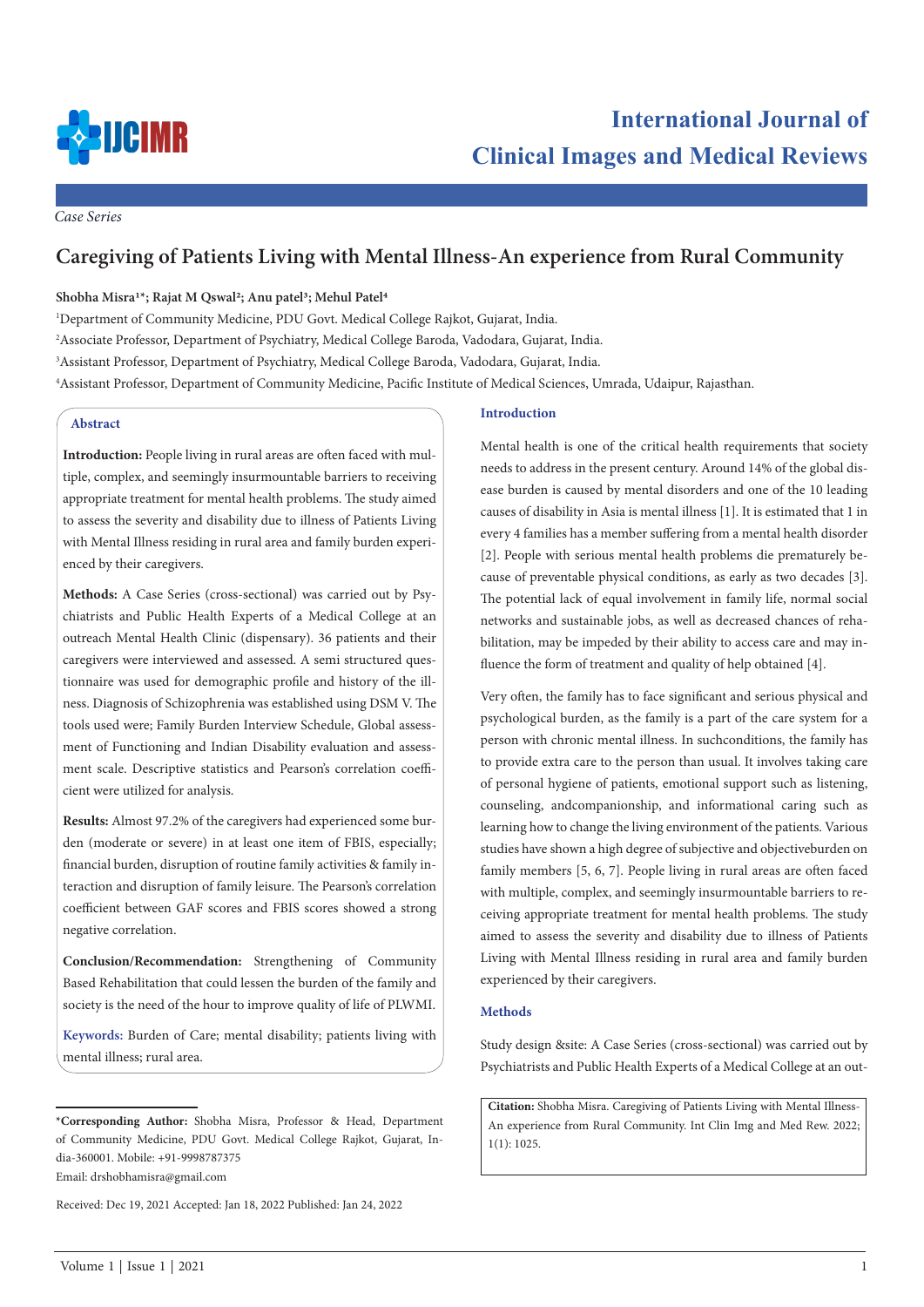reach Mental Health Clinic (dispensary).

Sample Size: 36 patients and their caregivers were interviewed and assessed.

Inclusion criteria: Patients who were already diagnosed as suffering from Schizophrenia, aged 18-65 years, had come with a caregiver and gave informed verbal consent were included in the study after establishing the diagnosis of Schizophrenia as per Diagnostic and Statistical Manual of Mental Disorders (DSM) V [8]. Privacy was maintained throughout the course of interview. Only those caregivers were selected who were an adult relative, were staying with the patient in the same household and responsible for care of the patient

Tools used: A semi structured questionnaire was used for demographic profile and history of the illness. Diagnosis of Schizophrenia was established using DSM V. The family burden was assessed using Family Burden Interview Schedule (FBIS) developed by Pai and R. L. Kapoor in1981 [9]. Severity of the illness was gauzed by using GAF (Global assessment of Functioning) [10] and disability due to illness was assessed using IDEAS (Indian Disability evaluation and assessment scale) [11]. The doctors who took part in the study were trained in the use of FBIS, GAF and IDEAS before commencement of the study. Descriptive statistics and Pearson's correlation coefficient were utilized for analysis.

## **Results**

The mean age of the 36 patients assessed was 37 years (range 16 to 65 years). There were 19 (52.8%) females and 17 (47.2%) males. All the patients were currently residing in rural area. Twenty (55.6%) patients had received at least some level of schooling. All the patients were Hindus. Seven patients were farmer by occupation, 19 were housewives, six were currently unemployed due to illness, two were working as semi-skilled worker and other two were students. Twenty-three were married, eight were unmarried, three were separated, one was divorced and one other was widow.

Mean duration of illness was 49.44 months i.e. almost four years (range of 6 to 144 months). Average time taken from onset of illness to first consultation with Psychiatrist was approximately seven weeks. Four patients were taken to Psychiatrist immediately after onset of illness and one patient was taken for consultation after one week of onset of illness. There were at least two patients who went for Psychiatric consultation for the first time about five years after onset of illness and at least five patients went to Psychiatrist almost a year after onset of illness. No significant difference was observed between male and female patients.

1. Patient distribution by GAF scores

| Sr. No. | GAF score | Number of patients |
|---------|-----------|--------------------|
|         | $0 - 20$  |                    |
|         | $21 - 40$ | 11                 |
|         | $41 - 60$ | 6                  |
|         | $61 - 80$ |                    |
|         | > 80      |                    |

## 2. Severity of burden due to illness for six areas of FBIS

|                                           | Area                                       | Mean sub<br>score of<br><b>FBIS</b> | Number of caregiver<br>with moderate or severe<br>burden <sup>*</sup><br>N(%) |
|-------------------------------------------|--------------------------------------------|-------------------------------------|-------------------------------------------------------------------------------|
| A                                         | Financial Burden                           | 3.8                                 | 33 (91.7)                                                                     |
| B                                         | Disruption of routine<br>family activities | $\overline{4}$                      | 32 (88.9)                                                                     |
| C                                         | Disruption of family<br>leisure            | 2.5                                 | 31(86.1)                                                                      |
| D                                         | Disruption of family in-<br>teraction      | 3.7                                 | 32 (88.9)                                                                     |
| E                                         | Effect on physical health<br>of others     | 0.67                                | 14 (38.9)                                                                     |
| Effect on mental health<br>F<br>of others |                                            | 0.78                                | 23(63.9)                                                                      |

\*Number of caregivers with moderate or severe burden in at least one item of the burden within the area.

Among the various areas of burden, financial burden was experienced by 91.7% of caregivers, disruption of routine family activities and family interaction was reported by 88.9% of caregivers, while disruption of family leisure was reported by 86.1%, which shows that burden in these areas are very high. Effect on mental health was also reported by 63.9% caregivers. Though the effect on physical health was reported by only 38.9% caregivers, the real number could be high as it could be difficult for them to gauge the indirect effects of stress on their health.The mean total score of FBIS in this study was 15.44. Out of the 36 caregivers 35 (97.2%) reported some burden (moderate or severe) in at least one item of FBIS

1. Overall subjective burden of the family.

| Sr. No. | Severity of burden  | Number of families |
|---------|---------------------|--------------------|
|         | 2 (Severe burden)   | 10                 |
|         | 1 (Moderate burden) |                    |
|         | 0 (No burden)       |                    |

At least 10 caregivers reported of severe (2) overall burden in the family due to the illness, while 21 reported of moderate (1) burden and 5 reported of no burden (0).

2. Correlation between GAF scores and FBIS scores.

| Total FBIS score    | GAF Score |
|---------------------|-----------|
| Pearson Correlation | $-0.641$  |
| P-value             | < 0.001   |
|                     | 36        |

The Pearson's correlation coefficient between GAF scores and FBIS scores was; r = -0.641 which represents a strong negative correlation.

3. Disability due to illness as per IDEAS

| Sr. No. | Disability (in percentage) | Number of patients |
|---------|----------------------------|--------------------|
|         | $<$ 40                     | 16                 |
|         | $40 - 70$                  | 16                 |
|         | 71-99                      |                    |

All the patients were having at least mild disability but none of the families had availed government welfare facilities provided to patients with disability due to mental illness and none of them had been certified for their disability.

#### **Conclusion**

This study found that almost 97.2% of the caregivers had experienced some burden (moderate or severe) in at least one item of FBIS, especially; financial burden, disruption of routine family activities& family interaction and disruption of family leisure. The Pearson's correlation coefficient between GAF scores and FBIS scores showed a strong nega